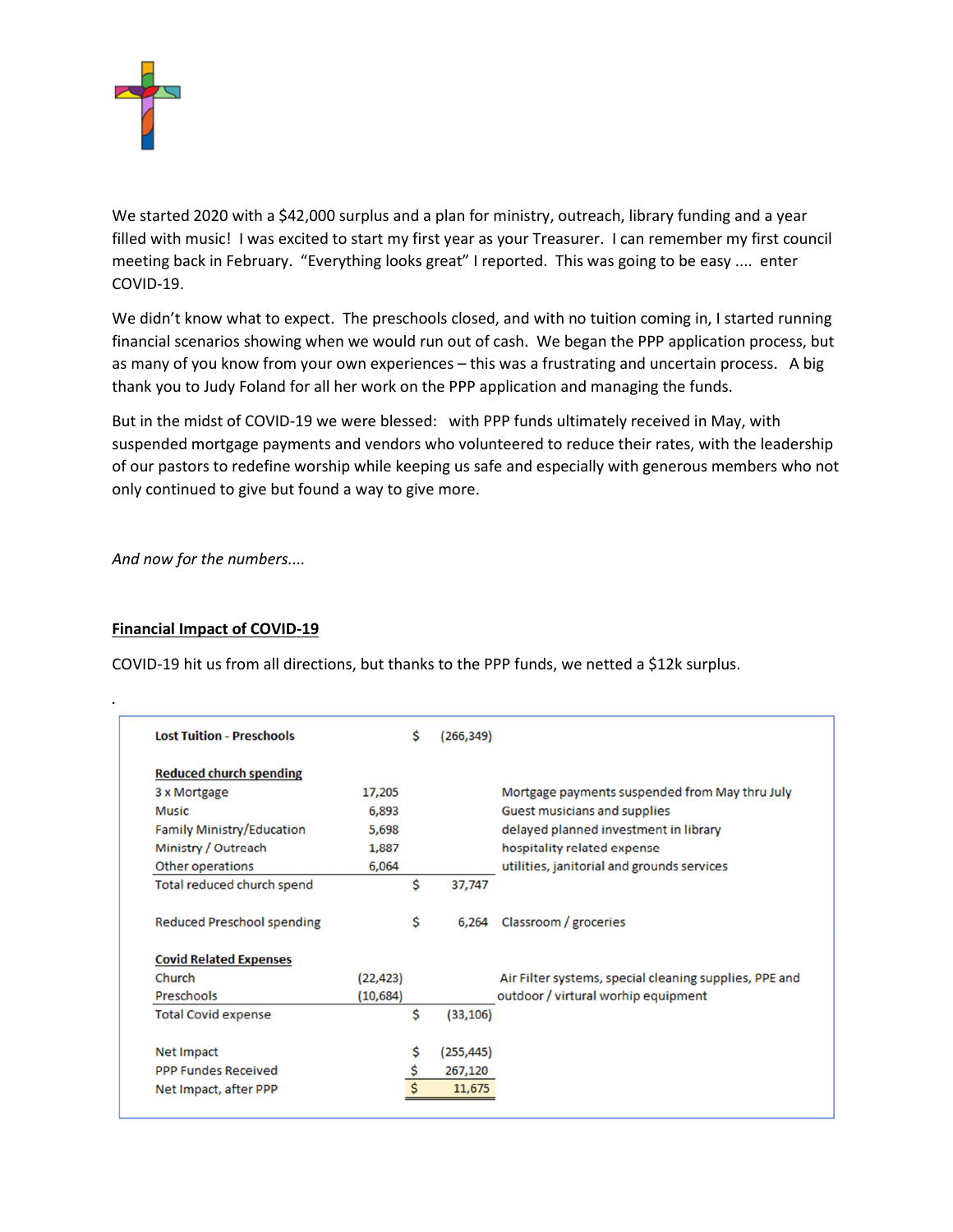#### 2020 ACTUAL VS BUDGET

# Offerings Exceeded Expectations!





#### Offerings surplus held throughout the year



## Shortfall in Preschool reimbursement was off-set with PPP funds:

The church had a balanced budget last year based on receiving \$170k from the preschools as reimbursement for shared costs including property, maintenance and office related expenses. However, with the shut-down of the preschools in April and gradual return in the Fall, we suspended monthly reimbursements totaling \$93k for the year. This shortfall is off-set by PPP funds received.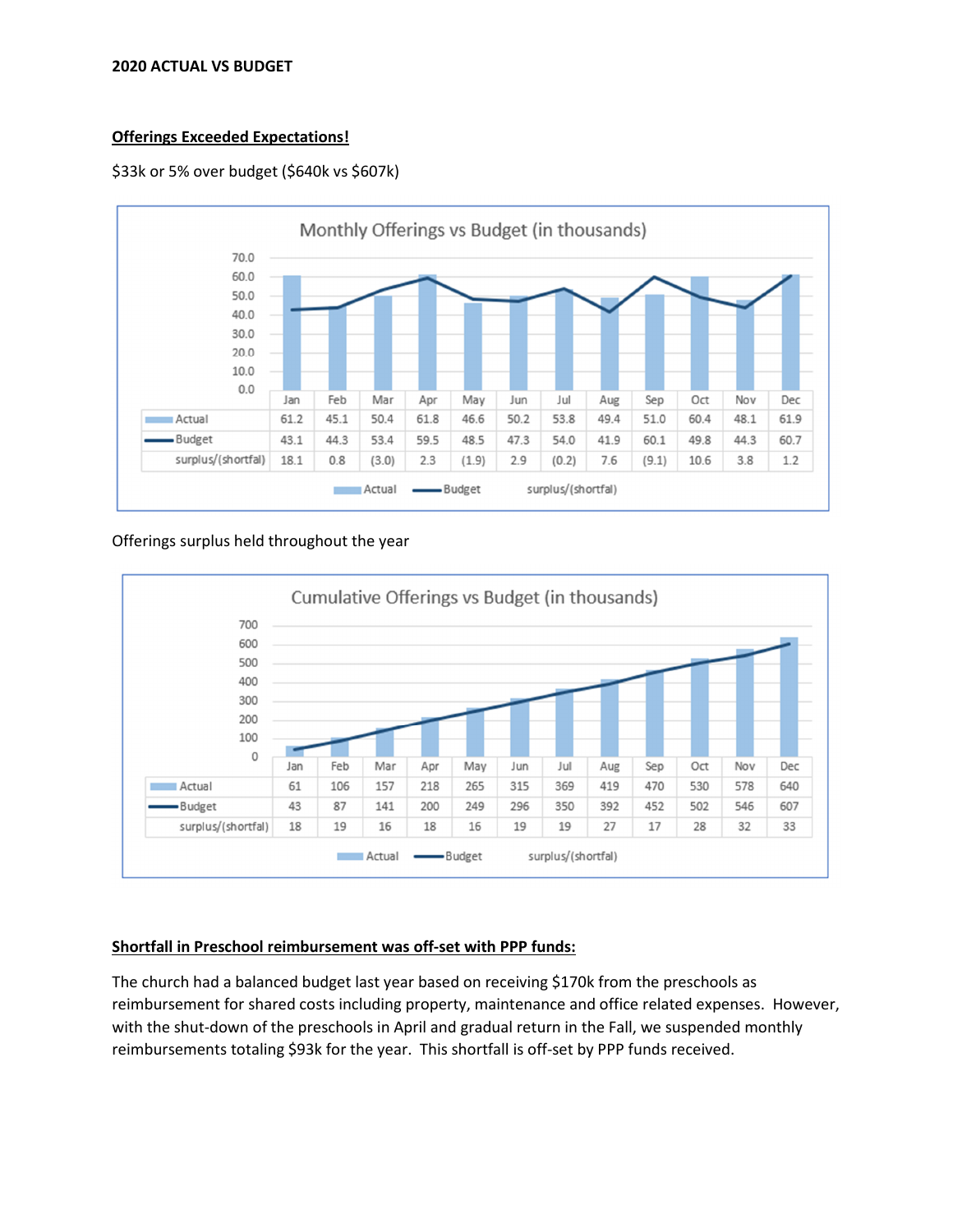# On-Target Expenses

Church spending was \$10k or 1% under budget (\$782k vs \$792k). Unfortunately, this is because unplanned COVID-19 related expenses replaced planned spending on music, outreach and education.

# Operating Surplus of \$31k

Thanks to the generous giving of our members and the great fortune of PPP funds, the church had an operating surplus in 2020 of \$43k. Partially off-set by an operating shortfall at the Preschools of \$12k

|                            |               |               | <b>Favorable</b> |        |  |
|----------------------------|---------------|---------------|------------------|--------|--|
|                            | 2020          | 2020          | (Unfavorable)    |        |  |
|                            | <b>Actual</b> | <b>Budget</b> | \$               | %      |  |
| <b>CHURCH</b>              |               |               |                  |        |  |
| Offerings                  | 639,857       | 606,771       | 33,085           | 5%     |  |
| Other Income               | 15,407        | 15,320        | 87               | 1%     |  |
| Preschools - shared cost   | 76,367        | 169,704       | (93, 337)        | $-55%$ |  |
| reimbursement              |               |               |                  |        |  |
| PPP funds received         | 93,337        |               | 93,337           |        |  |
| Income                     | \$824,968     | \$791,795     | \$<br>33,173     | 4%     |  |
| Staffing                   | 438,752       | 433,459       | (5, 293)         | 1%     |  |
| Music                      | 7,557         | 14,450        | 6,893            | $-48%$ |  |
| Education / Library        | 886           | 6,402         | 5,516            | $-86%$ |  |
| Ministry                   | 7,018         | 7,200         | 182              | $-3%$  |  |
| Worship                    | 7,772         | 5,000         | (2,772)          | 55%    |  |
| Outreach                   | 55,260        | 57,147        | 1,887            | $-3%$  |  |
| Office                     | 54,403        | 51,923        | (2, 479)         | 5%     |  |
| Property                   | 101,379       | 119,968       | 18,589           | $-15%$ |  |
| Maintenance                | 108,737       | 96,246        | (12,491)         | 13%    |  |
| <b>Total Expense</b>       | 781,765       | 791,795       | 10,031           | $-1%$  |  |
| <b>Net Income</b>          | \$43,203      | \$<br>(0)     | \$43,203         |        |  |
|                            |               |               |                  |        |  |
| <b>PRESCHOOLS</b>          |               |               |                  |        |  |
| <b>Operating Shortfall</b> | (185, 723)    | na            |                  |        |  |
| PPP                        | 173,783       | na            |                  |        |  |
| <b>Net shortfall</b>       | (11, 940)     | na            |                  |        |  |
| <b>Combined Surplus</b>    | \$31,263      |               |                  |        |  |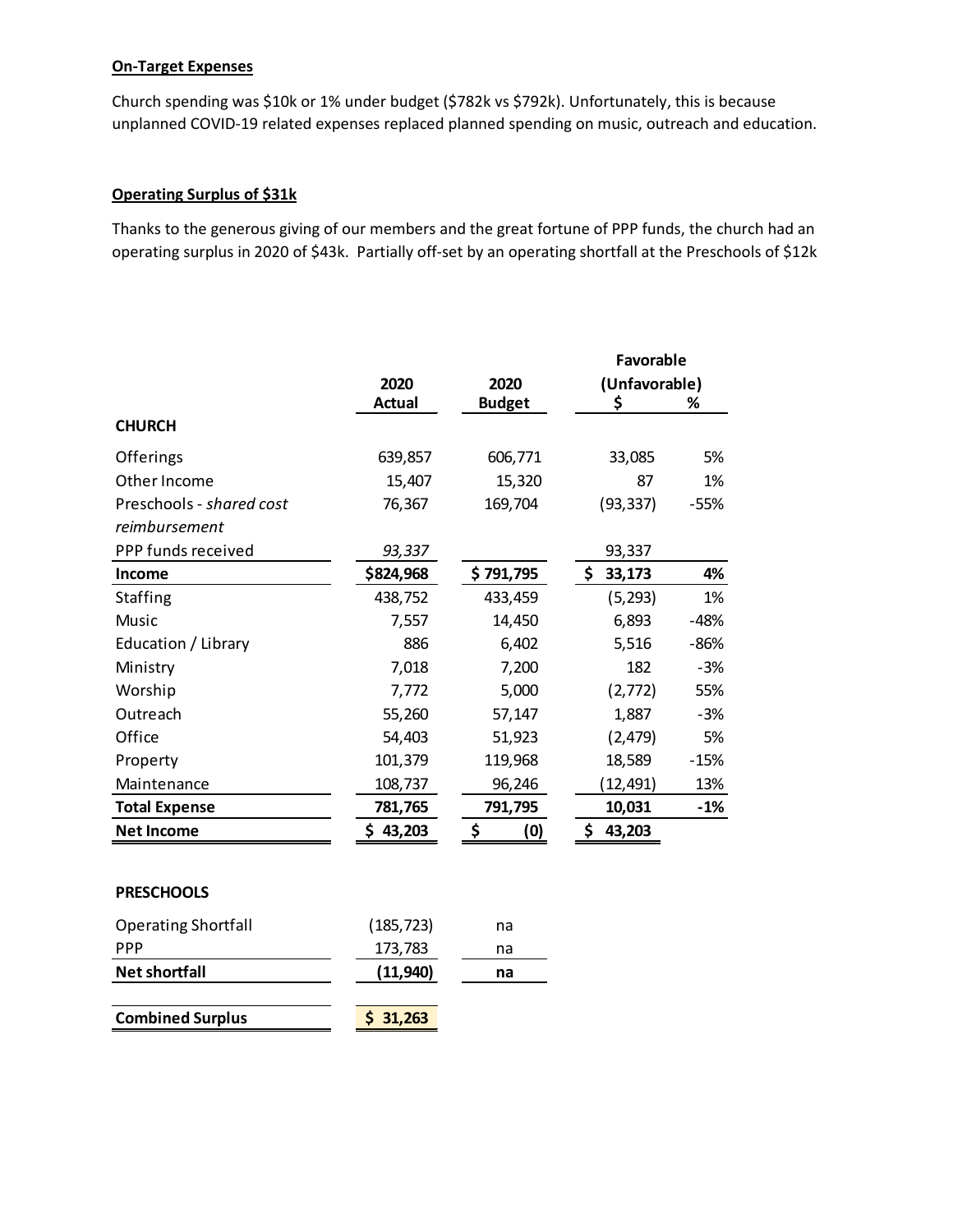#### 2021 BUDGET

We will pray for the best but plan with something else in mind.

The offerings budget is 5% less than last year based on pledges and conservative estimates of nonpledged giving. Most expense categories have been reduced below 2020 levels to the extent there were non-recurring COVID-19 expenses in 2020 and based on the assumption that we will not be "back to normal" until late in the year.

Unfortunately, we were not able to balance the budget and will need to use our reserves to resolve the \$26k shortfall.

|                                   |                 |                 | Favorable     |            |         |  |
|-----------------------------------|-----------------|-----------------|---------------|------------|---------|--|
|                                   | 2021            | 2020            | (Unfavorable) |            |         |  |
|                                   | <b>Budget</b>   | <b>Actual</b>   |               | \$         | %       |  |
| <b>CHURCH</b>                     |                 |                 |               |            |         |  |
| Offerings                         | 610,000         | 639,857         |               | (29, 857)  | $-5%$   |  |
| Other Income                      |                 | 15,407          |               | (15, 407)  | $-100%$ |  |
| <b>Shared Cost Reimbursement</b>  | 169,704         | 76,367          |               | 93,337     | 122%    |  |
| PPP                               |                 | 93,337          |               | (93, 337)  | $-100%$ |  |
| Income                            | \$<br>779,704   | \$<br>824,968   | \$            | (45, 264)  | -5%     |  |
| Staffing                          | 450,274         | 438,752         |               | (11, 522)  | 3%      |  |
| Music                             | 4,450           | 7,557           |               | 3,107      | $-41%$  |  |
| Education                         | 500             | 886             |               | 386        | $-44%$  |  |
| Ministry                          | 4,500           | 7,018           |               | 2,518      | $-36%$  |  |
| Worship                           | 7,100           | 7,772           |               | 672        | $-9%$   |  |
| Outreach                          | 55,647          | 55,260          |               | (387)      | 1%      |  |
| Office                            | 50,753          | 54,403          |               | 3,650      | $-7%$   |  |
| Property                          | 119,620         | 101,379         |               | (18, 241)  | 18%     |  |
| Maintenance                       | 108,053         | 108,737         |               | 684        | $-1%$   |  |
| <b>Total Expense</b>              | \$<br>800,897   | 781,765<br>\$   | \$            | (19, 133)  | 2%      |  |
| <b>Net Income</b>                 | \$<br>(21, 193) | \$<br>43,203    | \$            | (64, 397)  |         |  |
|                                   |                 |                 |               |            |         |  |
| <b>PRESCHOOLS</b>                 |                 |                 |               |            |         |  |
| <b>Income</b>                     | \$1,172,250     | 859,184<br>\$   | \$            | 313,066    | 36%     |  |
| PPP                               |                 | 173,783         |               | (173, 783) |         |  |
| Income                            | \$1,172,250     | \$1,032,967     | \$            | 139,283    | 13%     |  |
| Staffing                          | 952,257         | 906,234         |               | 46,023     | 5%      |  |
| <b>Direct Costs</b>               | 55,052          | 62,306          |               | (7, 254)   | $-12%$  |  |
| <b>Shared Cost Reimbursement</b>  | 169,704         | 76,367          |               | 93,337     | 122%    |  |
| <b>Total Expense</b>              | \$1,177,013     | \$1,044,907     | \$            | 132,106    | 13%     |  |
| <b>Net Income</b>                 | \$<br>(4, 763)  | \$<br>(11, 940) | \$            | 7,178      | -60%    |  |
| <b>COMBINED</b>                   |                 |                 |               |            |         |  |
|                                   |                 |                 |               |            |         |  |
| Income                            | 1,782,250       | 1,514,448       |               | 267,802    | 18%     |  |
| Expense                           | 1,808,206       | 1,750,305       |               | 57,901     | 3%      |  |
| <b>Net Income (excluding PPP)</b> | \$<br>(25, 956) | \$ (235,857)    | \$            | 209,901    | 89%     |  |
| <b>PPP</b>                        |                 | 267,120         |               | (267, 120) |         |  |
| <b>Net Income (including PPP)</b> | \$<br>(25, 956) | \$<br>31,263    | \$            | (57, 219)  |         |  |